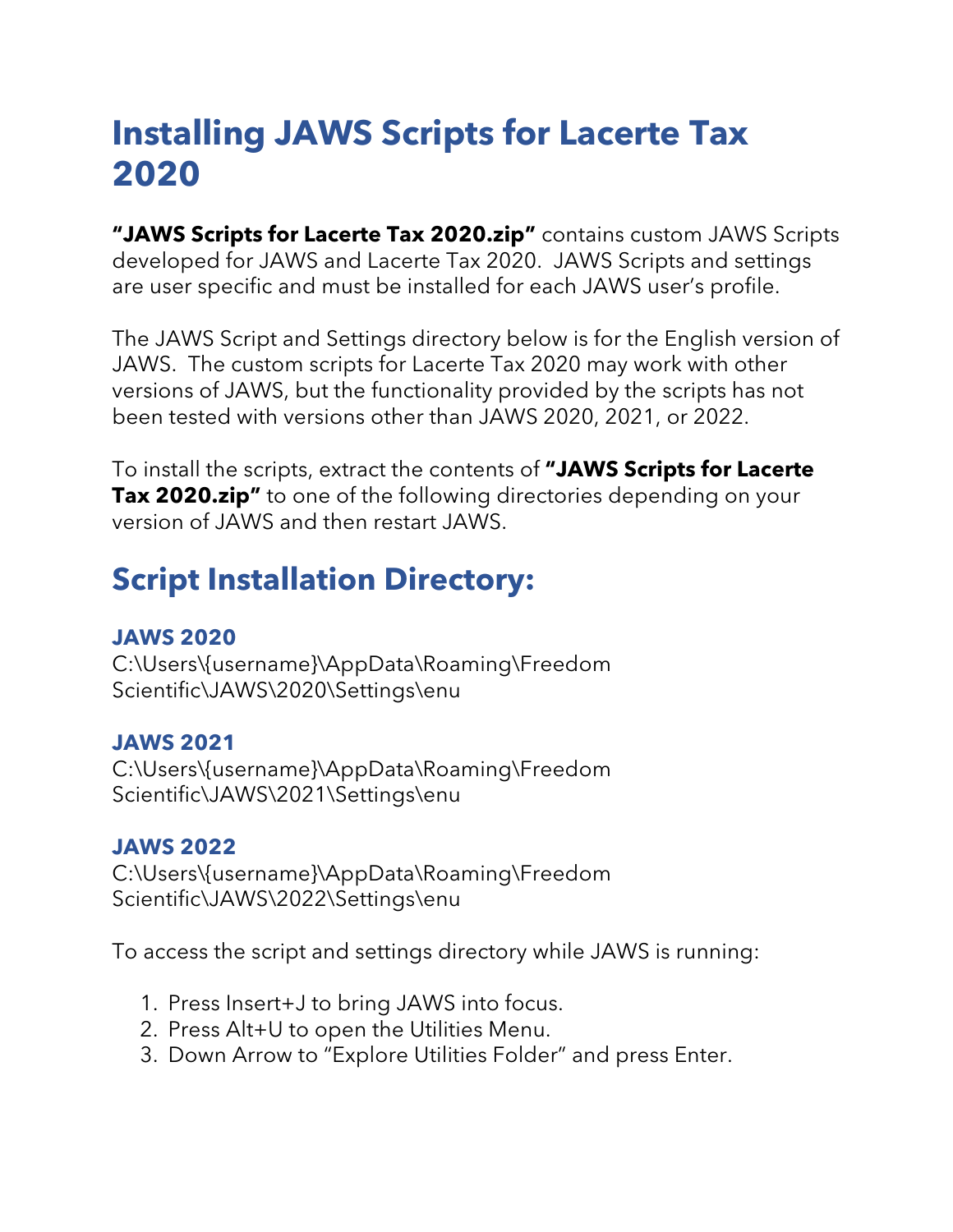4. Down Arrow to "Explore My Settings" and press Enter. The folder where the scripts are to be extracted will now be open in Windows Explorer.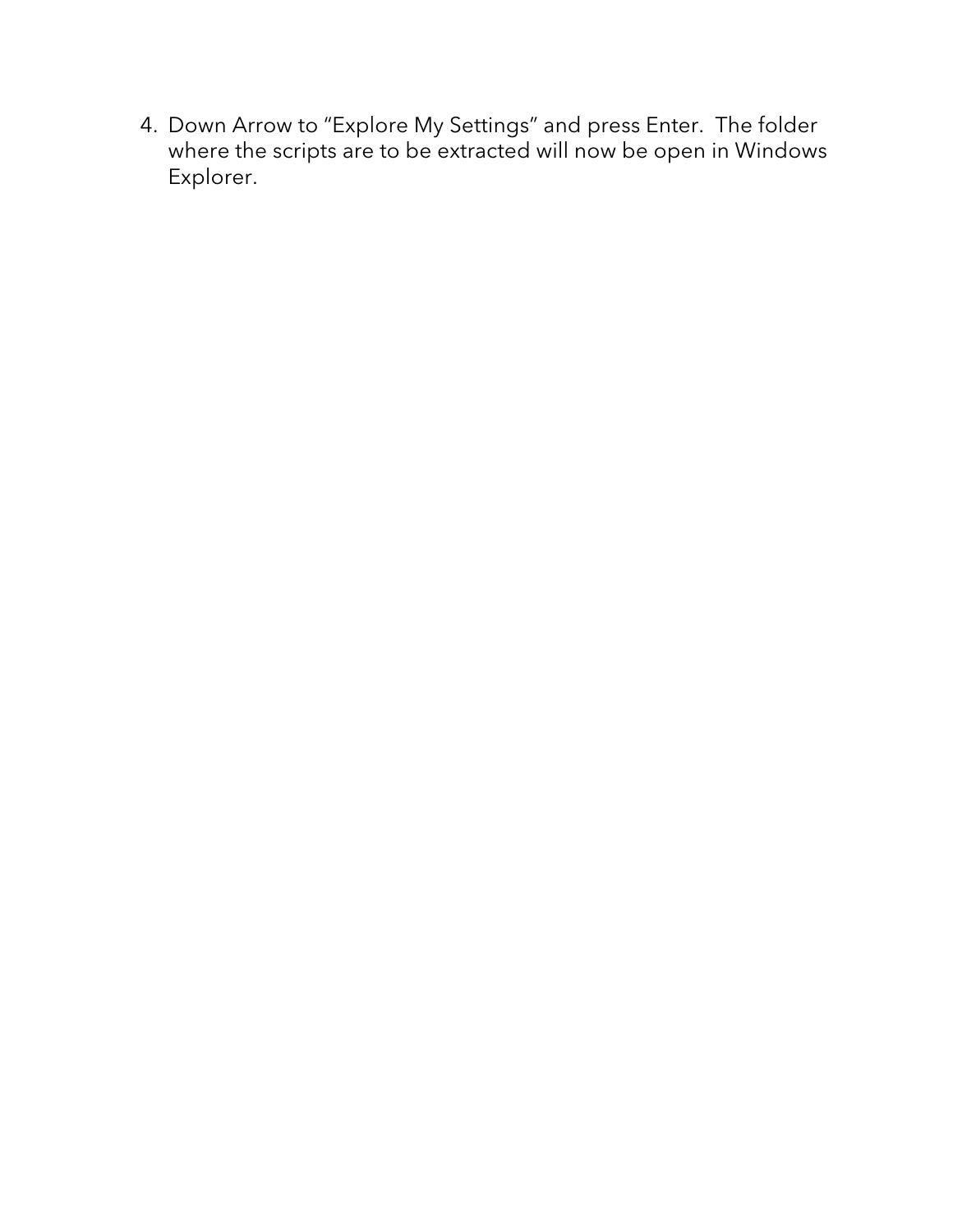# **JAWS Script Files Breakdown**

Below is a breakdown of the custom script files included with **"JAWS Scripts for Lacerte Tax 2020.zip".**

- **vcl190.jss**
	- o JAWS Script Source source code for the scripts
- **vcl190.jsb**
	- o JAWS Script Binary binary file created by JAWS' compiler
- **vcl190.jsd**
	- o JAWS Script Documentation documentation for the functions and scripts in the source code
- **vcl190.jcf**
	- o JAWS Configuration File Contains settings specific to Lacerte Tax 2020
- **Lacerte Tax 2020.jsh**
	- o JAWS Script Header definitions for constants used in scripts
- **Lacerte Tax 2020.jsm**
	- o JAWS Script Message definitions for messages used in scripts

# **Verifying Script Installation**

After copying the script files to the directory outlined in the section above and restarting JAWS, ensure JAWS is running and Lacerte Tax 2020 has focus. Press Insert  $+$  Q to hear information about the current application. JAWS should speak the following information. You may also press Insert + Q twice quickly to display the information in the Virtual Viewer of JAWS.

## **"JAWS Settings Information:**

### **Lacerte Tax 2020 with JAWS settings are used in the vcl190.bpl application."**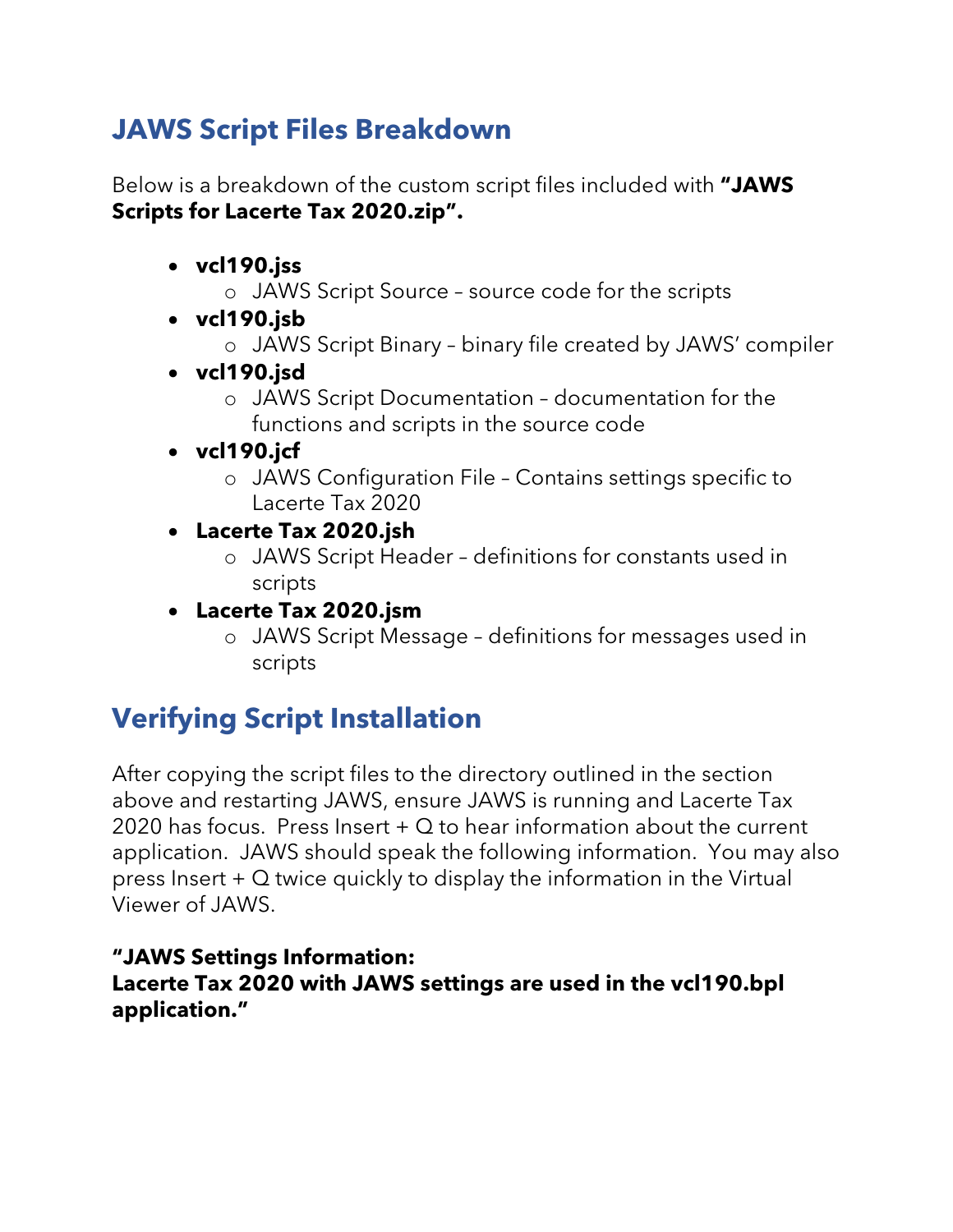The key piece of information JAWS should speak is "Lacerte Tax 2020 with JAWS". If you hear JAWS speak this information, the scripts have been successfully installed.

If JAWS announces something different, such as "Default settings are used in the vcl190.bpl application", the scripts have not been successfully installed. Please refer to the Script Installation Directory for your version of JAWS and confirm the contents of **JAWS Scripts for Lacerte Tax 2020.zip** are present. The vcl190 and Lacerte Tax 2020 files from the JAWS Script File breakdown should be present in the enu directory.